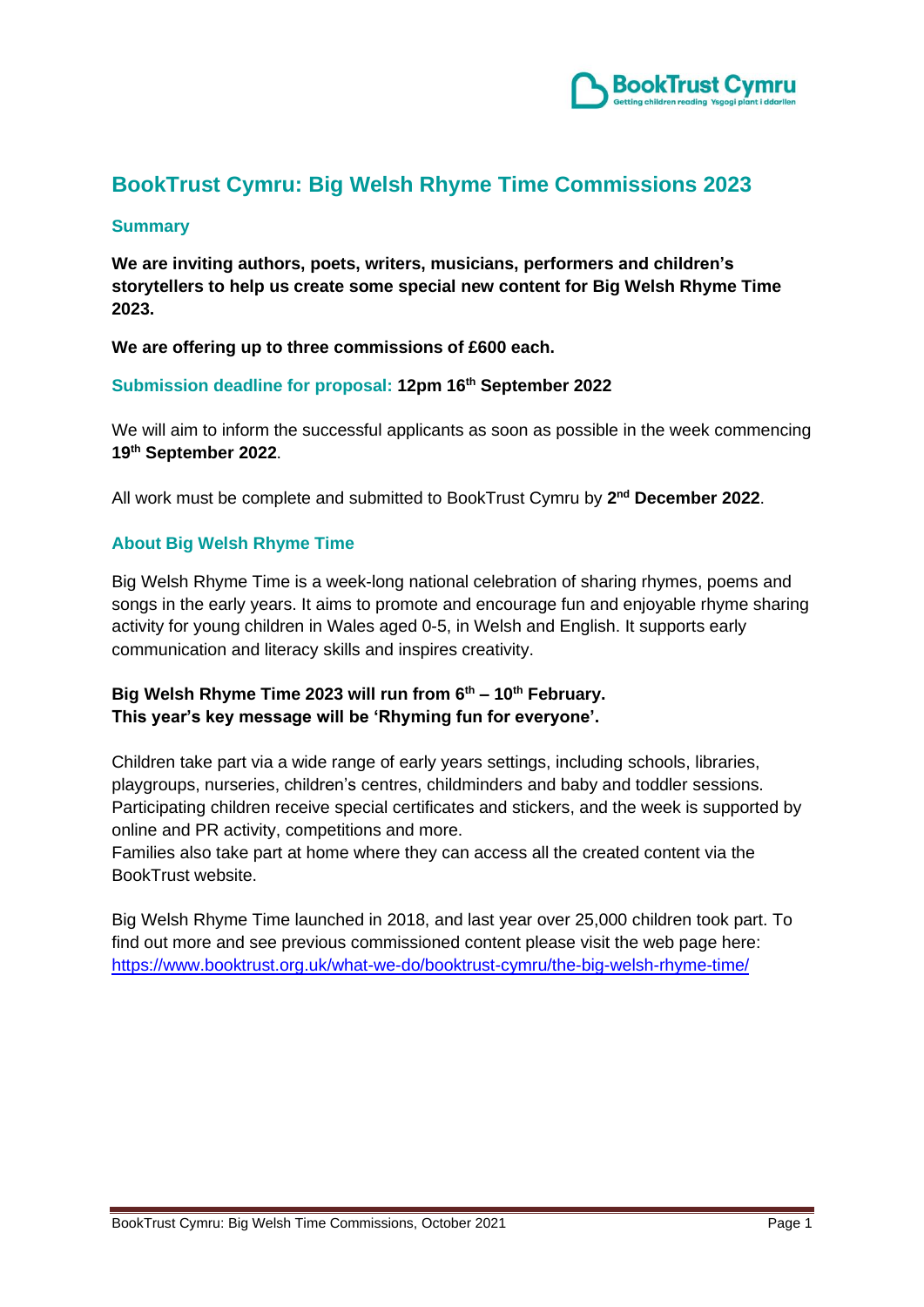

## **What we are looking for**

We are looking for a variety of voices from Wales to create fun and engaging content that will encourage children to share and enjoy rhymes, poems and songs during Big Welsh Rhyme Time and beyond.

**As a minimum, each commission should include:**

- **one original fun rhyme, poem or song linked to the message 'Rhyming fun for everyone' (bilingual if possible)**
- **a film or animation of the rhyme, poem or song being performed**
- **one interactive activity for children (this could be a draw-along video, an activity sheet based on the rhyme, poem or song, etc)**
- **head shots to be used in promotional material**
- **at least 1 quote linking to the message 'Rhyming fun for everyone'**
- **a short biography**

We plan to showcase the selected videos and activities throughout Big Welsh Rhyme Time week (6<sup>th</sup> – 10<sup>th</sup> February 2023) via our online channels. We will encourage partner organisations, early years settings and families to access the content during this time and share more widely. The text of the rhymes, poems and songs will be used to produce branded resources.

The rhymes, songs and activities should be fun and engaging for  $0 - 5$ -year-olds and capture their imaginations. **We ask that when submitting your proposal you state whether your content will be for ages 0 – 2 or ages 3 – 5.**

We want the content to reflect the diversity of Wales. All resources will be bilingual. This will include English and Welsh, and may also include other languages that are spoken in Wales – including BSL if desired.

#### **About BookTrust Cymru**

BookTrust is the UK's largest children's reading charity, and we reach millions of children every year with books, resources and support to get every child reading, regularly and by choice.

BookTrust Cymru works to inspire a love of reading in children because we know that reading can transform lives. Every year, we give out over 175,000 carefully chosen books to children in Wales and over 230,000 literacy and numeracy resources. This work is funded by the Welsh Government.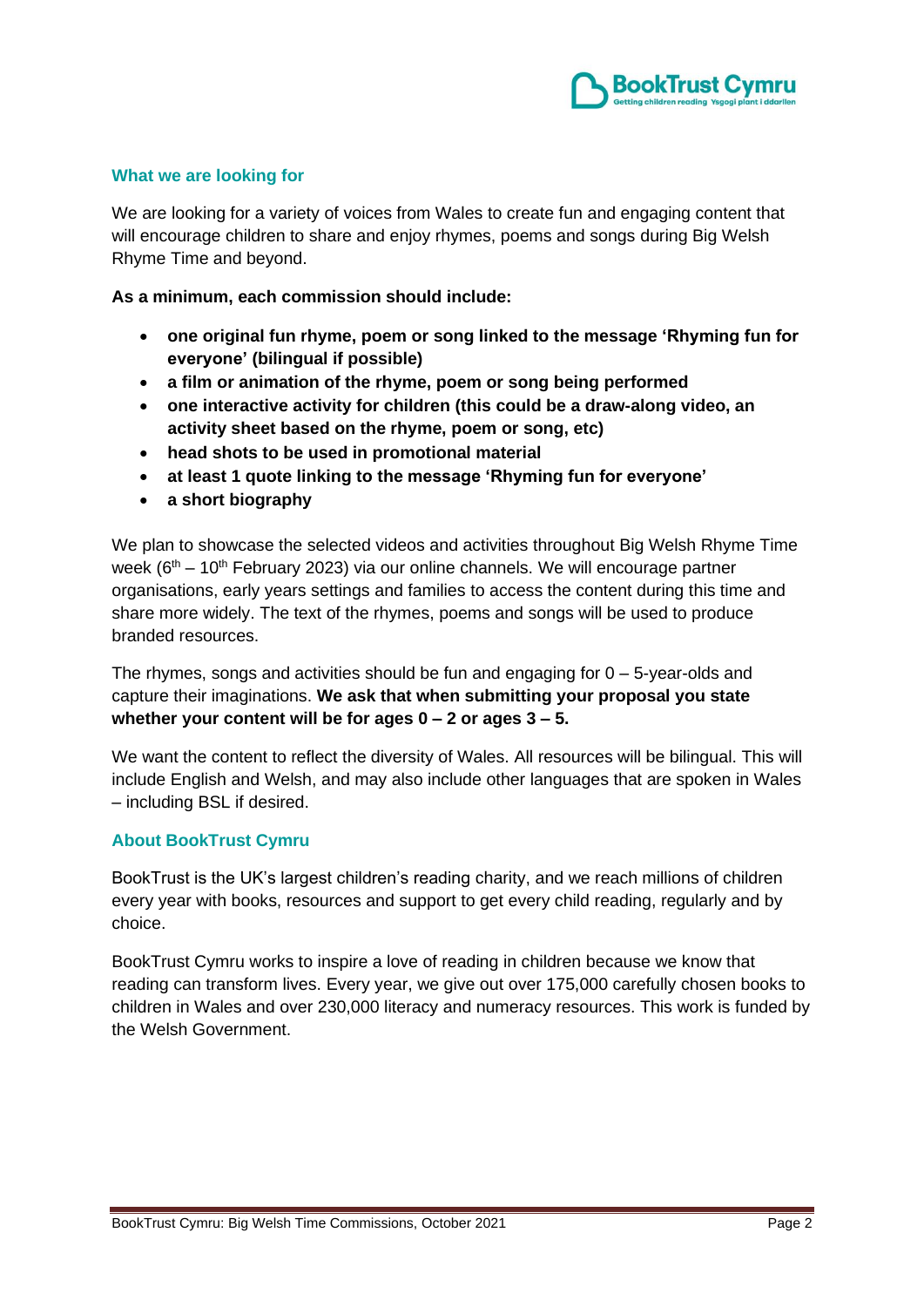

## **Other considerations for the commissions**

Above all, the content should be engaging for children in the Early Years. It should also be engaging for parents / carers and accessible for practitioners to help them get the most out of their rhyme time sessions.

Content must be appropriate for use in different settings and at home.

The content should appeal to children across Wales from a range of family and home backgrounds and be genuinely inclusive.

Across the commissions, we will be looking for content that is suitable for first language Welsh speakers, Welsh learners (in English and Welsh medium schools), and children and families who have English or Welsh as an Additional Language.

Filmed content should meet BookTrust's filming guidelines (see Appendix 1).

#### **Other terms**

We recognise that not all commissions may be able to meet all requirements, especially in relation to language. Please contact us with any queries.

BookTrust Cymru reserves the right to award less than three commissions if applications are not suitable.

We welcome and encourage proposals from people from a diverse range of backgrounds, from across Wales.

Content will be shared on the BookTrust Cymru website and across our social media platforms. Content will be shared with BookTrust branding. BookTrust Cymru will add branding to films and, if required, subtitles.

BookTrust Cymru will advise on suitability of content as the commissions develop and reserves the right to request changes to ensure commissions meet the brief.

#### **Budget**

Each commission will be worth **£600**. This should cover all costs, including any expenses.

Fees will be paid on submission of final work, unless otherwise agreed.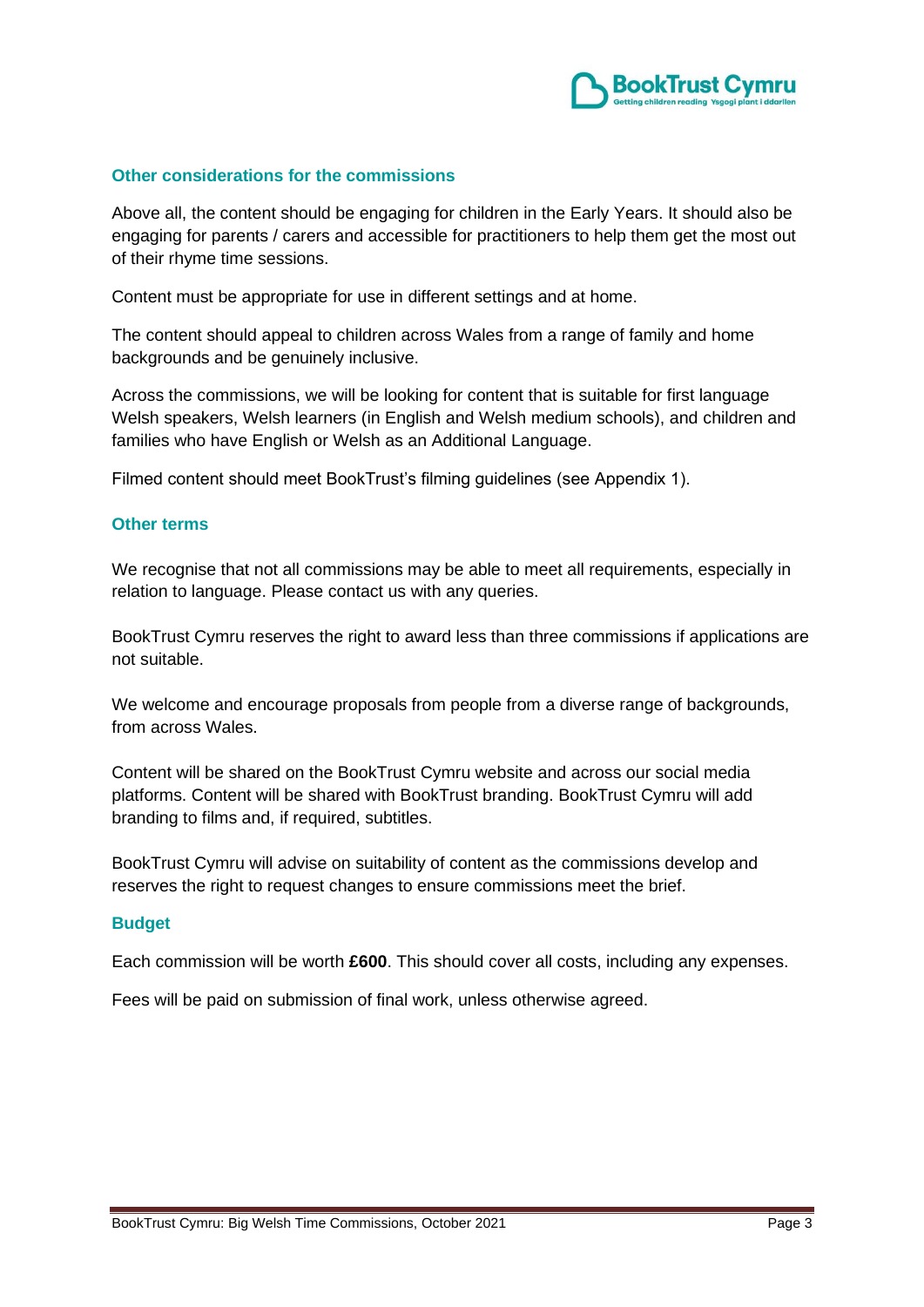

## **How to submit a proposal**

Please submit a short proposal including:

- **1. A short biography,** including**:**
- Relevant experience and/ or expertise
- Samples of previous work, if appropriate
- Experience of working bilingually, in Welsh and / or with other languages

#### 2. **A brief proposal,** including:

- What you propose to produce for the commission
- How this meets the requirements of the brief
- Whether your content will be for ages  $0 2$  or ages  $3 5$

#### **3. Any other information that you feel will support your proposal**

Proposals will be judged against the following criteria:

- 1. Quality of proposal against project requirements
- 2. Relevant experience
- 3. How the selected commissions will deliver an exciting package for children, across the range of content offered

Please submit your proposals to: **[booktrustcymru@booktrust.org.uk](mailto:booktrustcymru@booktrust.org.uk)** 

To discuss the project, please contact Phil Savery: [phil.savery@booktrust.org.uk](mailto:phil.savery@booktrust.org.uk)